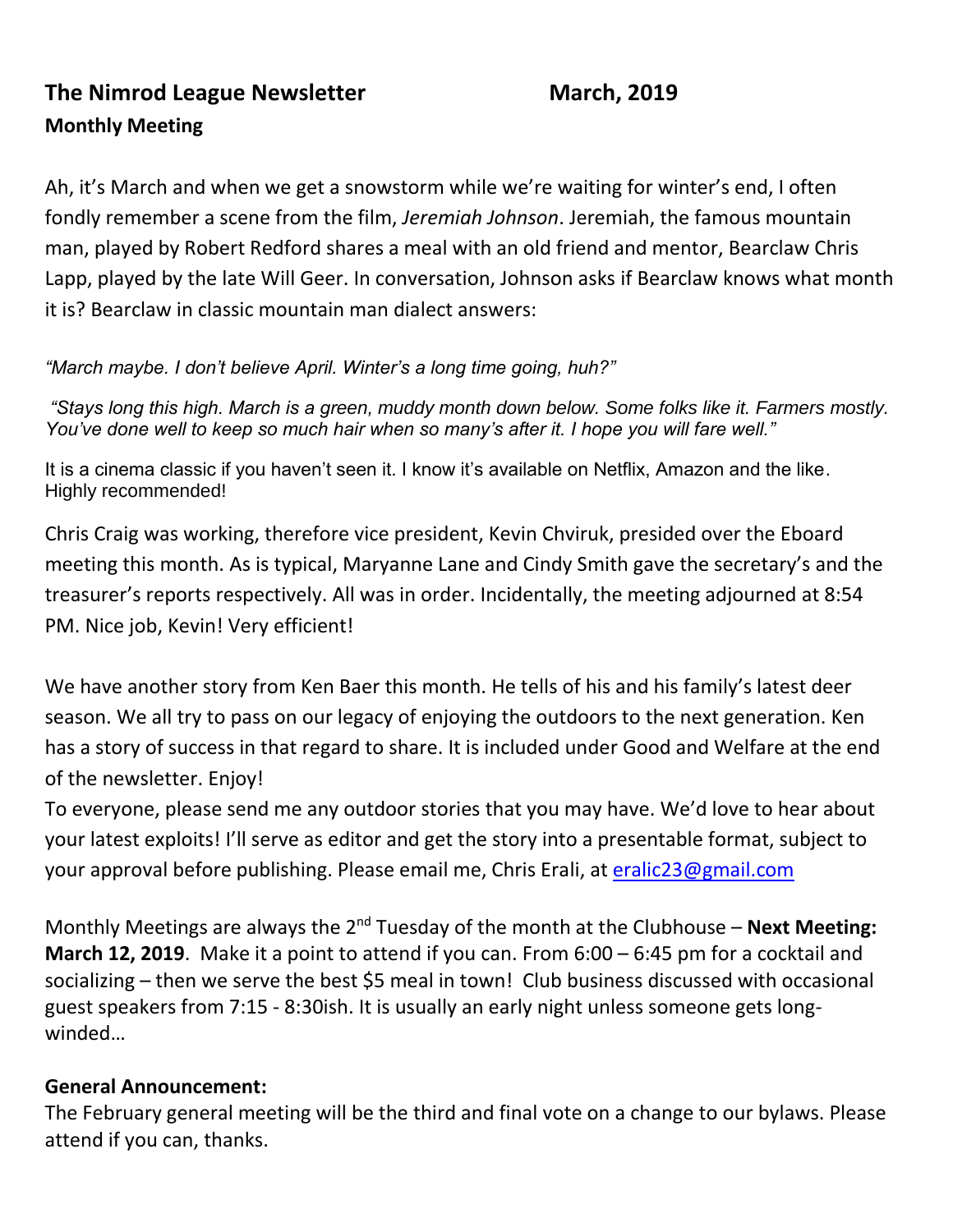### **Communications**

We received the 8-Point Sportsmen's Club newsletter, one from the Massachusetts Sportsmen's Council and the Sportsmen's Alliance of Maine. And finally, we also received, a nice thank you note from the Ingemi family, Matt, Jen, and Nicholas.

### **Speakers**

Please let us know if you have a suggestion for a speaker at a future meeting.

### **Monthly Safety Tip and Topic for Discussion:**

# **"Don't slip on the ice!"**

With all the temperature changes this time of year it can be slippery. Be careful!

### **Ice Fishing Derby**

The Derby was well attended, and a good time was had by all. Thanks to all who helped make the day a success. Linda has pictures! And the Patriots won AGAIN!!! It is their 6<sup>th</sup> title in the Brady/Belichick era.

### **New Business**

EJ proposed a first annual Steak and Cigar Smoker Night on April 13<sup>th</sup>. He will try to secure Zack from the Owl Shop. This could be a very popular and well-attended event!

### **Summer Function**

The Summer Function date will be reset due to a conflicting event.

### **Old and Unfinished:**

Cindy quoted \$408.00 for 4 dozen plates and 4 dozen bowls. There was some discussion regarding storage and number to purchase. We have room and it was decided to get an extra dozen of each in case of breakage and such. Motion passed to spend \$500.00 for 5 dozen plates and bowls. Cindy will make the purchase. She'll have to see the treasurer regarding reimbursement.

### **Conservation Camp**

No report.

### **Scholarship**

Roy Baer was out due to surgery. Applications are out and due on April 15, 2019.

### **Membership**

We have Game Dinner Tickets available. See Paul Fraser for tickets.

### **Board of Trustees**

No Report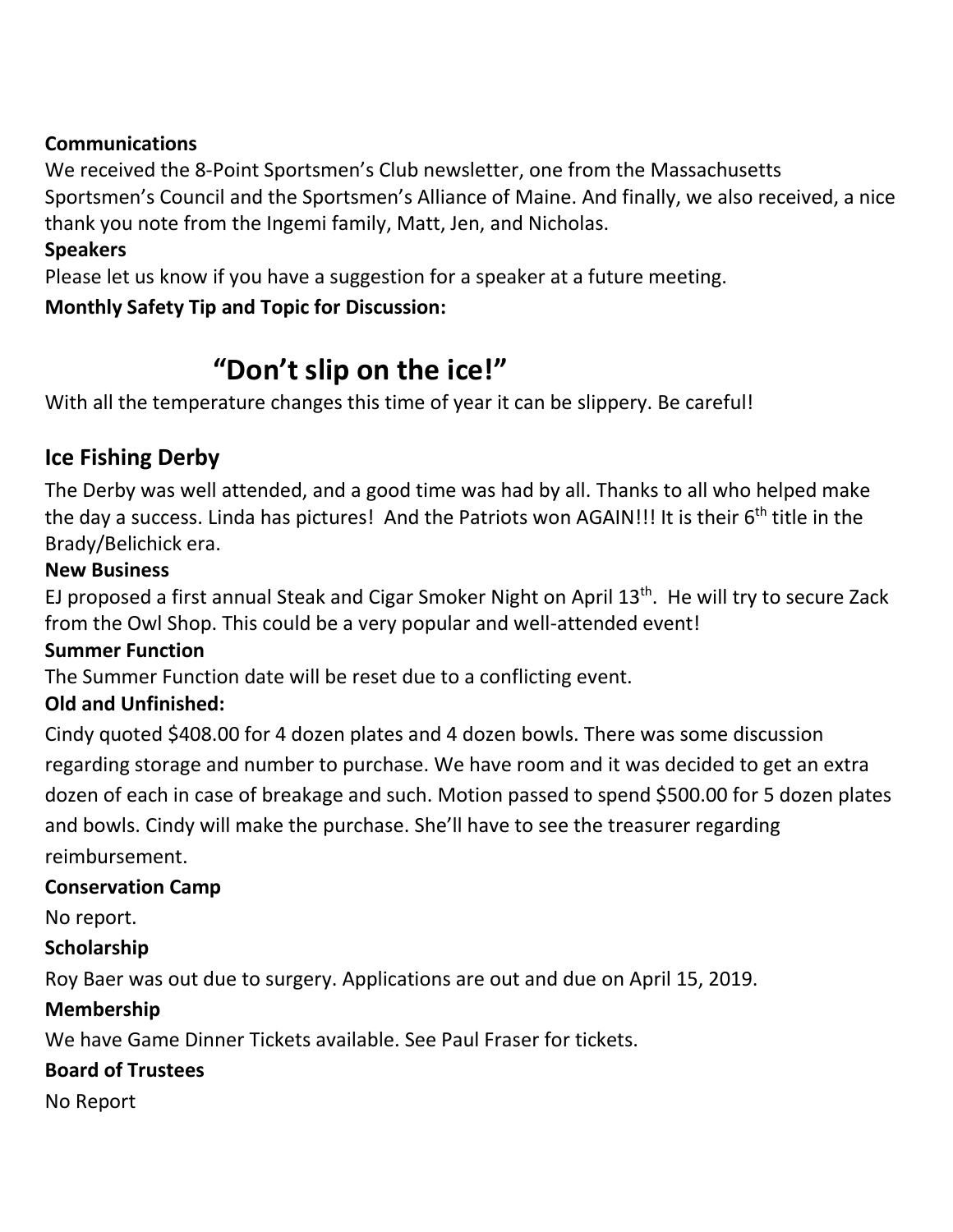### **Trap/Skeet**

Remember, Trap and Skeet is every Thursday afternoon/night (afternoon until the daylight hours get longer). It is open to the public, so bring a friend and join in a night of good fellowship and shooting.

# Important Date: **May 5, 2019 Ham Shoot**

## *We are looking for someone to run the kitchen for this event???*

### **Kitchen**

No report.

Gas valve will be replaced with an automatic valve. Instructions are forthcoming.

### **Game Dinner**

**Our 2019 Game Dinner will be held on Saturday April 6. 2019.** Ticket sales are slow. We could still use more deer and moose meat. **WE NEED RAFFLE DONATIONS!** Gift cards, bottles, guns, any and all items. Think an upscale yard sale! We will do all legal transfers on firearms and ammunition. Plants, fishing rods, or re-gift a thoughtful but unused Christmas gift. 100% of proceeds go to our club! Be a supporter! Contact EJ with your loot!

As usual, apps, chowder and chili at 5 PM and entrees at 6PM. Come hungry and bring zip locs for take-home.

See Paul Frasier for tickets.

This is Bruce Ebbeson's last year as Head Cook. We need a replacement for 2020.

Please contact Paul Frasier to volunteer. He or she can work with Bruce at this year's dinner. Bruce will insure that the turnover is an easy one and will continue working at future Game Dinners.

### **Rifle Range**

Ed Reitz had an estimated cost of \$1,060.00 for cameras and extended battery service in a surveillance package. A motion passed to appropriate \$1200.00 passed. Renovations for the range will continue, weather permitting. Rifle Range event dates were discussed, and Range closure dates were as well due to archery events. Specifics are forthcoming.

### **2019 Rifle and Pistol Matches**

Based upon feedback from members, here are the proposed matches for 2019:

• **22 Rimfire Benchrest**- iron sights at 25 yards, optics at 50 yards. Target will be NRA A17 Smallbore.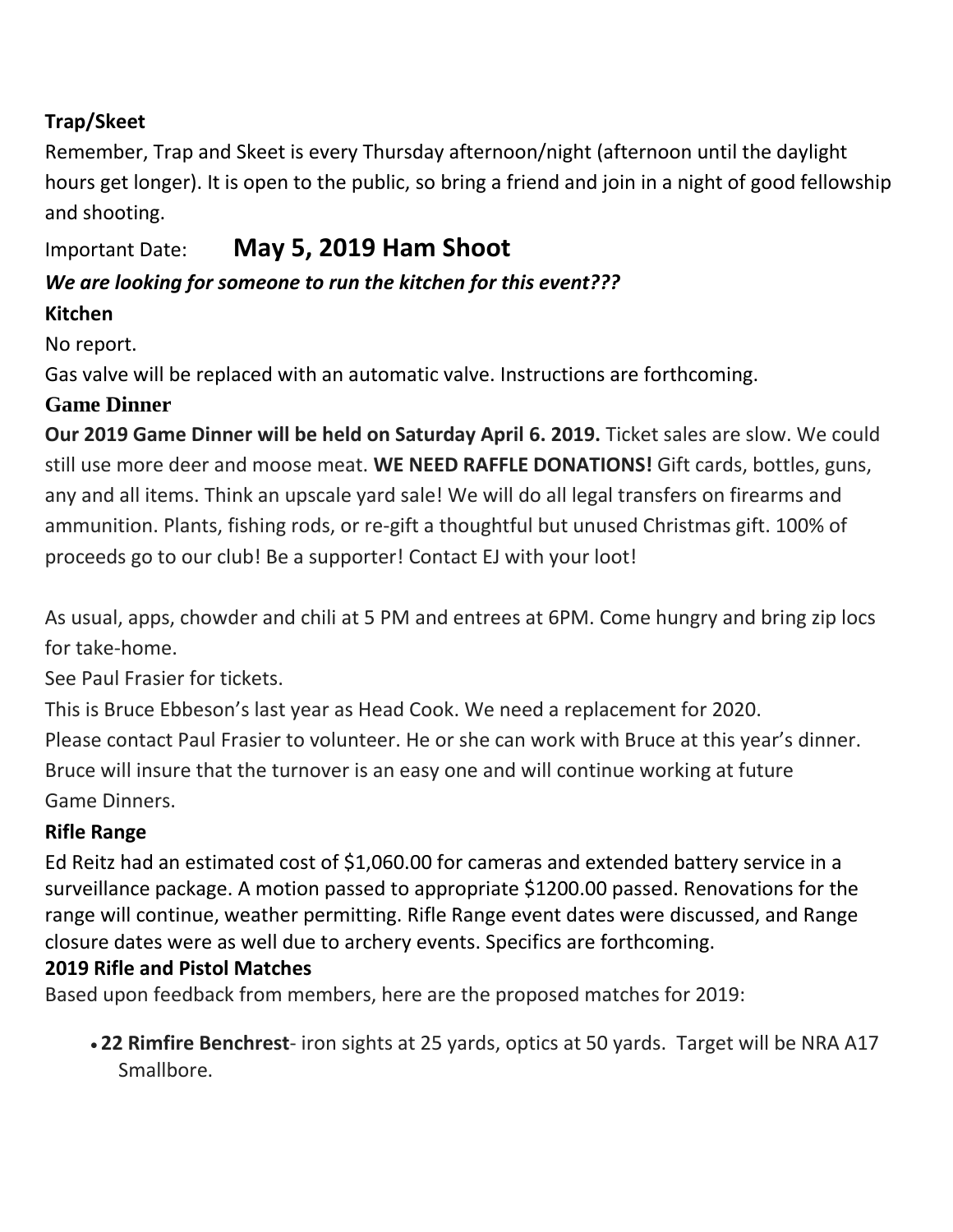- **Black powder Rifle and Slug Gun** iron sights 50 yards, optics at 100 yards. Target to be determined but leaning to a fun "know your limits" or hunting oriented target. This will be timed in early fall to facilitate sighting in for our hunters.
- **Pistol** any caliber, iron sights and optics/open classes. Target TBD, but I'd like to organize something fun given our paper target restriction.
- **Centerfire Benchrest** hunter barrel, heavy barrel, and now adding precision pistol class. Rifles shoot for smallest 5-shot group at 100 yards, pistols at 50 yards. Anyone have a Thompson Contender, XP100, or long barrel scoped revolver?

Dates and details TBD, but the plan is to schedule these on Saturday mornings.

### **House**

No report. Waiting on Wi-Fi installation from the town.

### **Executive Board**

This month's meeting adjourned at 8:54 PM. We aim for the newsletter to convey the highlights. E Board meetings are held at 7 PM the last Tuesday of the month. Members are welcome if you would like to come and observe our club's operation. Our membership can be very proud of the board and the time and effort that is made by everyone to keep our club running smoothly. Member concerns are always addressed. Many times, one board member will inform others that a single club member voiced a certain matter that he/she found troubling. Our club can rest assured that any points brought up by a member are ALWAYS brought to the attention of the entire board.

### **Grounds**

Neal reports that we have a new flag that will go up as soon as the weather warms up. *Another reminder: Use your gate key to unlock dumpster door. Don't force!*

We have a new chain saw locked up in the tool crib. We lost some shingles off the pavilion during the last wind storm. Kevin recruited someone to pick up the fork lift. Motion to have it taken away passed. Wood chips are coming to fill in low spots on the skidder trail. *Open Invitation:*

**Please remember that volunteers are needed to help with clean-up after a snowstorm. The walk-behind snow blower and the plowing still leave our grounds with plenty of shovel work. There are always stairs, doors and the like that need some light attention. Please no need to call or wait for a call, just show up the day after a storm, bring a shovel, or use our equipment, and pitch in!**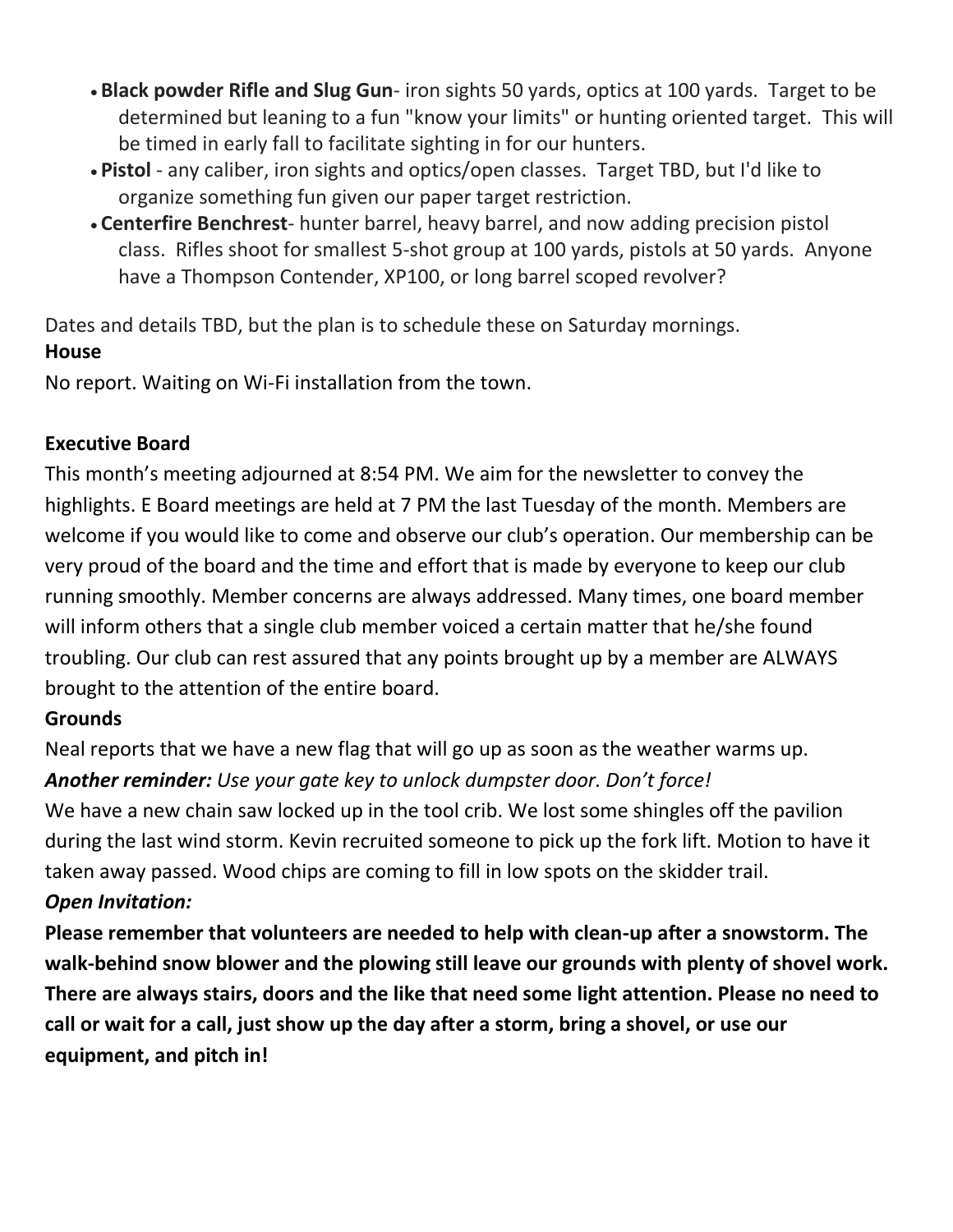### **Land Use**

Kevin has a source for mulch at no cost. We will use it in the low areas, the "mud hole," on the skidder trail. The tractor will be used to spread it as needed. Good hit, Kevin.

#### **Finance**

The market fluctuates as we all know. Smart investors stay the course.

### **Bar**

Gary reports there was some activity during the holidays. \$1,000.00 went back to the club today.

### **Birds**

No report.

#### **Revenue**

No report.

### **Archery**

Jason reports things are a little slow as we are in between seasons.

### **Worcester County League of Sportsmen**

Joe Afonso thanks all who moved lumber and cut it up for Kid's Day. At least 7 clubs had members who volunteered. We have pine cone bird treats, planters, pollinator seeds, and turkey calls for our youngsters. All for about \$4.00 per child. The event will end with our club's day. Nimrod gave a check to Joe for 2 tables at the banquet. There will be some good raffles. The Mass Conservation Alliance will vote to have WCLS join them. WCLS is lobbying on behalf of some turkey legislation**. Kid's Day** at Nimrod will be **March 31, 2019** with a \$400.00 budget. **Business Records:** 

When committee chairs are ready with information, please schedule a meeting with Linda to learn how to upload to the Cloud.

### **Historical:**

No report.

### **Photography**

Check out our gallery and Facebook page. Next up is a photo presentation of committee work.

### **Grant Writer**

We are applying for 3 different grants.

Tina Gianos is the person to see if you have a source of funding. Even if you are not sure, please contact her so that she can research the entity. If a committee wants to have a program for kids or a community, she can look for grants in those areas too. Time can be a factor. She needs at least 3 months to complete the application process. Thanks!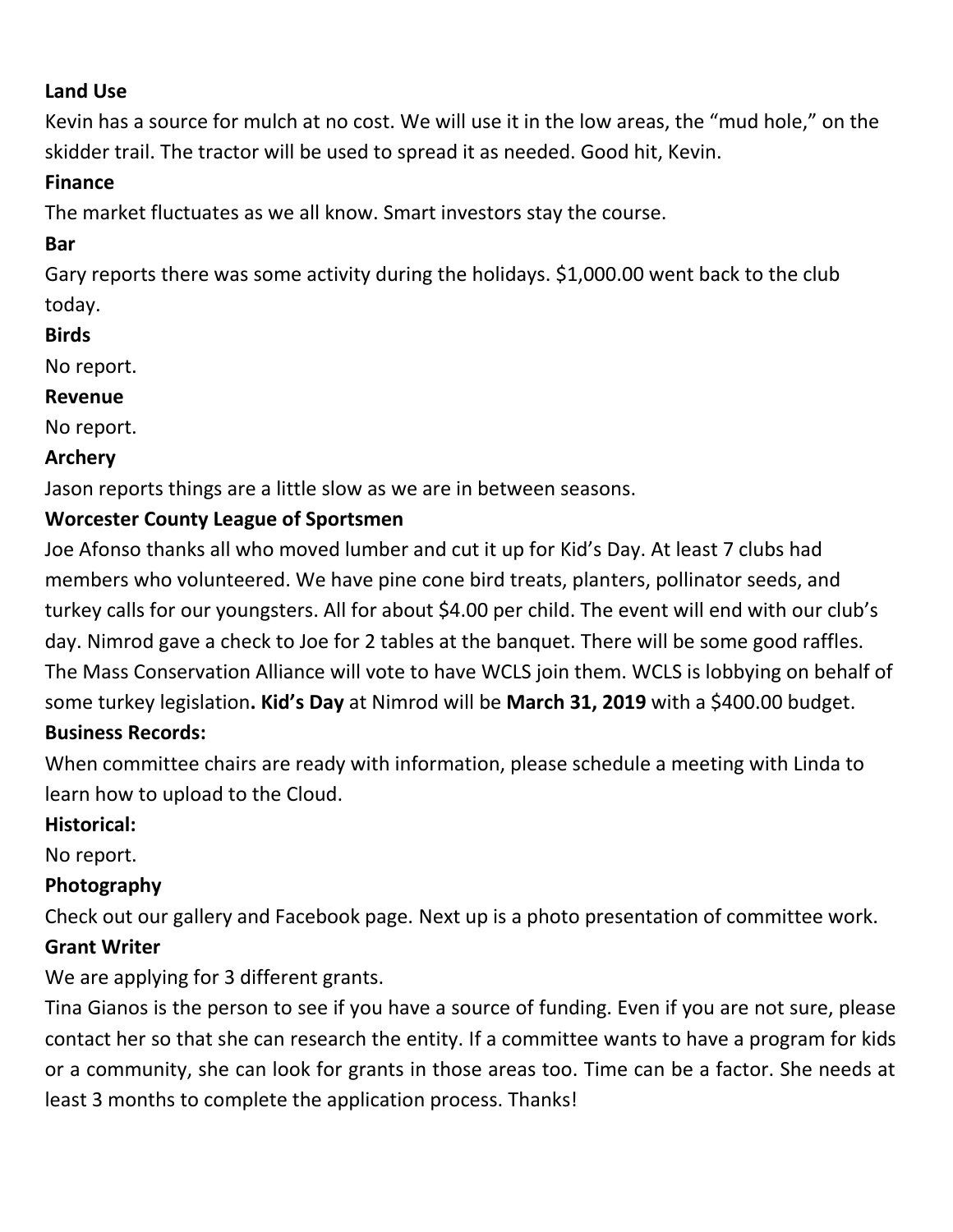#### **Good and Welfare**

Don French, Sr. was at the Eboard meeting. He looks well! Welcome back, Don!

Roy Baer had surgery. The club will send a card.

Life NIMROD member Fred Milton passed away on Thursday, February 28<sup>th</sup>. Fred was an outdoorsman and good friend. I trained 4 retrievers on his property in West Boylston. He was hard-working, generous and always had a hearty greeting and was pleased to have a chat with you about hunting, fishing, shooting, history, or just about any topic. We clinked glasses on many occasions. He will be missed.

Please if you have any news that you would like to have included in this section, good or bad, contact any member of the Executive Board, and we'll see that it is included.

Here is the latest literary effort from Ken Baer. Thanks, Ken! Great job!

# **Putting the Time in, Is it Worth It?**

How long does it take for your investment to pay off? About 22 years ago close friends and family started having kids. At that time, I made a promise to myself that I would spend as much time as I could with these young boys showing them what I could about the outdoors. We started camping with them when they were still infants and the experiences took off from there. As they got older we would expose them to more and more outdoor adventures.

We have taken them all over New England for fishing and hunting trips. A partridge hunt in the North Maine Woods at Baker Lake, trolling for salmon on Fish River Lake, a deer hunt in Vermont on the Canadian border, muzzle loader season in Massachusetts and countless other trips. I have often wondered if the time we spent with them would make a difference. This year told the story.

Dakota Holmes, who just finished his duty with the U.S. Marine Corp, and Cooper Holmes, brothers and my godsons, hailing from Ellsworth, Maine, took the November rifle season off and hunted every day. This was the first time they hunted without the guidance of their father or me and the first time the brothers had hunted together in 4 years. It took to the end of the season, lots of early mornings and late days, and a little snow cover for Dakota and Cooper to track one down but in the end they took a nice 8 pointer in Surry, Maine on November 16th. It was the boys', young men now, first deer by themselves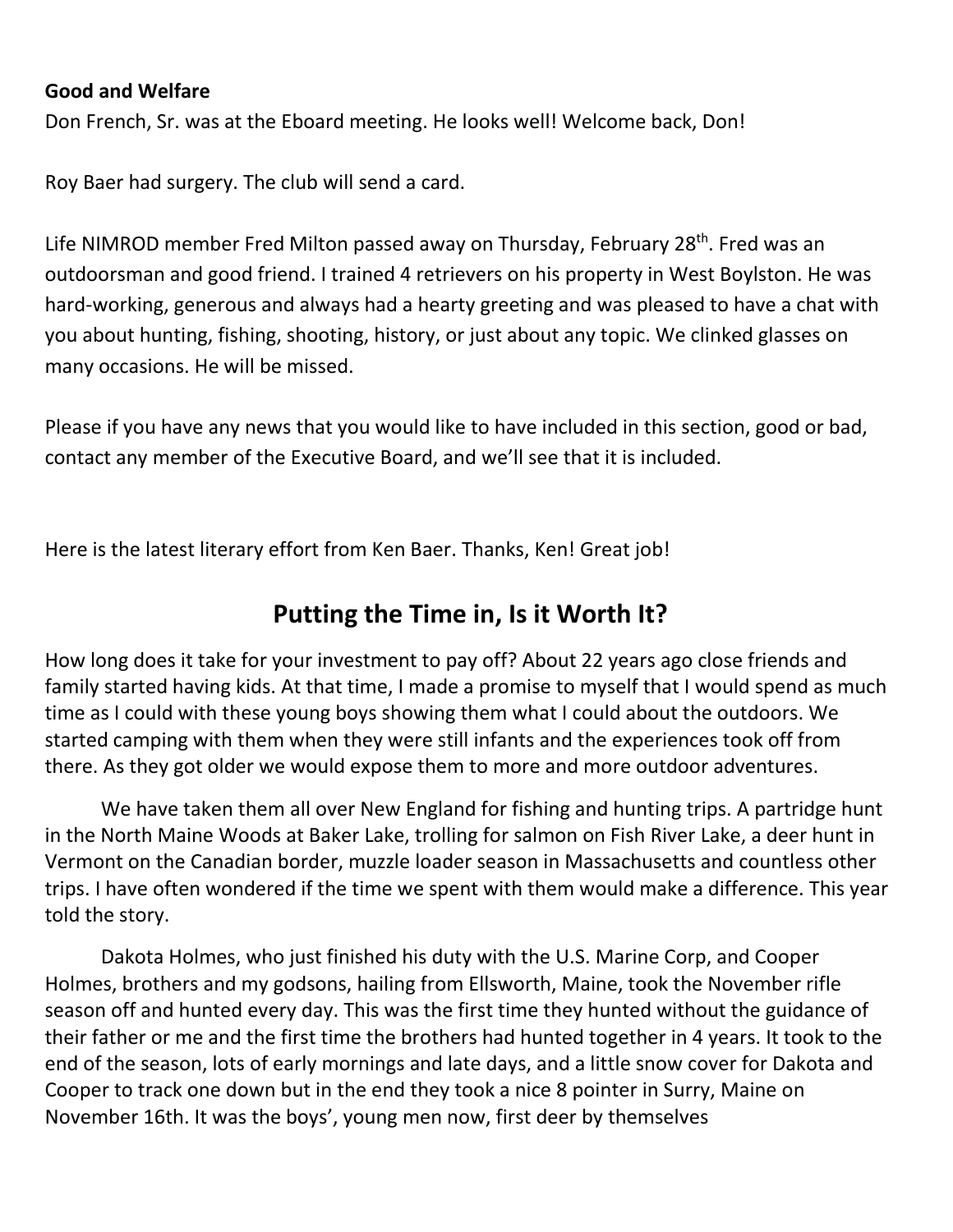

Cooper did a great job tracking this Maine buck down.

Then there is my nephew Nathan, he lives in Scarborough, Maine and is a freshman in college. He pays his way by clamming and lobstering. He is an avid outdoorsman. He took his first deer a few years back during the Maine youth day and hasn't stopped. He snuck away from his business for a few days but did not have a chance at one during the southern shotgun season, so he tried his luck during muzzle loader and came up with a nice 6 pointer in Scarborough. After Christmas Nathan decided he had not had enough and came south to hunt with the rest of the crew. He was out with his grandfather, Gary Bowman of Westborough, MA, and scored again with a respectable 8 pointer.



On the left is Nathan with his Maine buck and on the right is him again with his Mass buck. Both taken with his muzzle loader.

Not to be outdone they all showed up at the house for a couple of days to help me find one. We were hunting in the rain when Cooper and I met up behind a beaver dam swamp and we were waiting for Dakota to show up. Cooper and I were casually talking to each other when I see his eyes open wide and he says, "Here come some deer." I turned to see 4 large does making their way around the swamp. When one stepped into the opening and stopped, my muzzle loader belched a cloud of smoke and the doe fell.